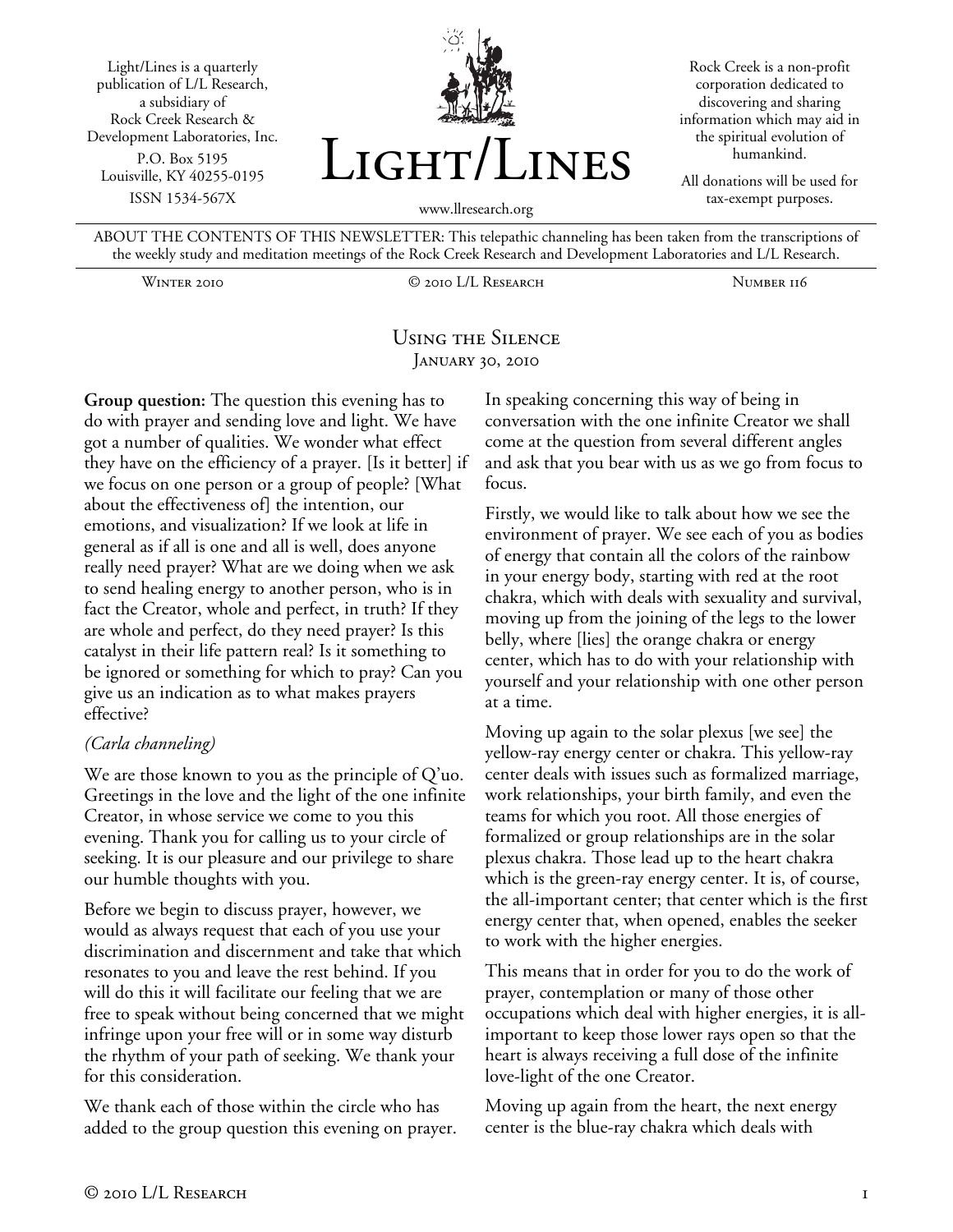communication and compassion. Then there is, at the brow level, the indigo-ray chakra which deals with radiance of being. The violet-ray chakra is not a chakra that does work, in the sense that you would understand work of a spiritual nature. That is to say that it does not handle issues but rather is a read-out of the basic state of your being as a whole. It is your vibration, your signature. We know you by the violet-ray emanation. It is your signature in a far deeper way than your name would be, to us. Others [may] have your name but your [vibration] is unique in all of the infinite Creation.

Above the violet-ray energy center lies the opening to what this instrument calls the gateway to intelligent infinity. It is through that gateway that the entity who is in prayer or who is working as a healer or a teacher or an artist will set his intention to move, so that in reaching up through that gateway he will move from the world of space and time and the physical world to the world of time and space and the metaphysical world.

Within time and space are the inner planes of your planet. Many and many of them there are. Within that gateway is also the opening to outer planes such as this instrument is now using as she receives our concepts and translates them into words.

The entity who wishes to use the gateway to intelligent infinity needs to be sure before he begins to do his work that his lower chakras are clear and the energy is moving through fully into the heart. When the heart is open it is possible to set the intention to move through the gateway to intelligent infinity. It is possible to think of those ways to reach through that gateway for information and inspiration as a kind of menu, as this instrument would say, [like] a menu on the computer that drops down and offers you various options.

Those who wish to heal set their intention to reach through the gateway for healing energy and that healing energy comes down through the gateway, through the violet ray to the indigo ray and down to the blue ray, [then] to the green-ray chakra. There it stays, for the healing energy moves through the open heart of the healer and out through the energies of that healer to do its work according to the wisdom and the love of the spirit.

It is not necessary for the healer to do anything. The healer is a kind of instrument. Therefore, all the

healer needs to do is set the intention to offer itself as an instrument for healing, and the healing then moves through. The healer may lay hands on the one to be healed. Yet it is not the healer's hands that are doing anything. It is the energy that is moving through the healer and out through that healer's hands. It is also not necessary to lay hands on a patient in order to heal, as the one known as S has noted. It is necessary only that the healer set its intention to open up the gateway and move through and call forth that healing energy from the one infinite Creator so it may be used as an instrument for healing. In this type of healing the energy goes where it is needed. It needs no instruction, for it moves with the power of the spirit.

Now you may ask, "What about entities who lay hands on people and they are healed, yet they are only healed for a little while?" My friends, that is what is called yellow-ray healing, where the will of the entity has not moved through the open heart and given up its selfhood. Rather, such entities have a gift. Yet they push it into entities. Therefore, they are effective as long as that energy is fresh. Yet, like any energy that is finite, it will fail after a certain amount of time. Consequently, we suggest the model of the healer as that instrument which sings the melody of the spirit.

Some there are who wish to use blue ray and so they set their intention as teachers and channels, such as this instrument, as artists that communicate, as those who counsel, as those who preach. They are asking and setting their intention to be communicators of those concepts which are too deep for words. Yet somehow there needs to be words, so that people who need the words can hear them and use them as transformative agents.

Again, if the one who communicates has any ego involved in the reaching it will fail. It is necessary simply to set the intention to be an instrument such as Saint Francis did when he said, "Lord make me an instrument of thy peace." The model then is that with all the chakras opened up to the heart, the heart opens, the intention is set and the gateway opens. [That which] has been called for comes down, springs forward from green ray and bounces up to blue. There it stays and is used.

Some there are who wish to deal with their inner life to achieve a full radiance of being. The prayer life is that which uses the indigo ray. [There are] those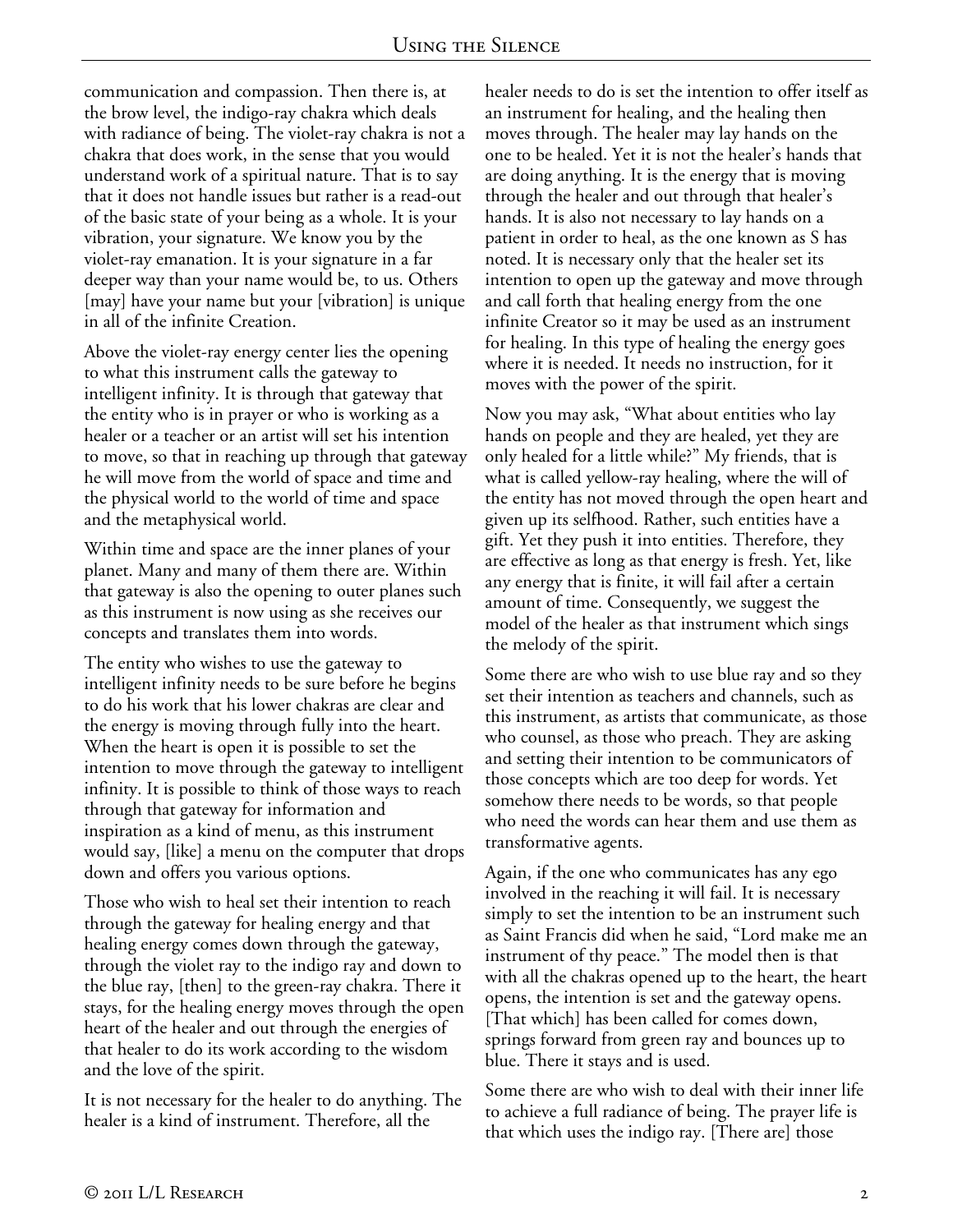who simply sit and allow the self to reveal self to self. The divine aspect of the self is opened and the things that are not necessary can fall away so that the eye of the self becomes the eye of the Christ, that icon or that symbol of unconditional love. In that model, then, the lower chakras being opened, the heart being open and the intention set, the entity reaches up through the gateway to ask for that energy of radiance of being which comes down through the body, down through the violet, indigo, blue [rays] and into the green ray and springboards back up to indigo, where it remains and does its work.

This is what we feel is happening in terms of your energy body and how it relates to the one infinite Creator when you pray or heal or teach or simply rest and allow the self to be revealed to the self.

We would now shift our focus a bit and take up the question asked by the one known as S when he said, "Is that way of healing which sees through all of the ten thousand things of the world as illusion and claims the truth of one infinite love that is the identify of all beings the appropriate way to heal? Or is there virtue in allowing the illusion to become solid and real enough that one may work with the catalyst that one receives, not simply sloughing is off as illusion and reaching for the highest and best truth but sitting with one's imperfections as perceived by the self and looking at them in order to get to know the self better and to become one who has been able to see the self as it truly is and to be able to forgive it, so that the entity becomes selfredeemed, piece by piece by piece, so that eventually all is gathered in together into the open heart to become whole, integrated and entirely at peace with the self?"

To the one known as S we would say that there is a harmonization to these two attitudes. Yet in order to see the harmony of these two approaches it is necessary to draw back the focus from the apparent opposition of seeing through the illusion and using the illusion. The spiritual world is a world of paradox and contradiction and when you see these paradoxes occur, you know that you are on fruitful spiritual ground.

Indeed, all is illusion within your density, a deeper illusion than the densities $^1$  from which we speak. Yet all within our densities are also illusions, yet more rarefied and refined illusions. However, the paradoxes remain. The mystery remains. The purpose of there being such a thick veil between you as your physical body and you as a soul body is that your density is the Density of Choice. The choice that you have before you as a human being, once you realize that you are inevitably and most deeply an ethically orientated entity, it is to choose your manner of service.

Shall you be in service to others and achieve graduation from this density by polarizing towards service to others? That is the path of radiance. It is the path of Jesus the Christ, the path of the Buddha, the path of many and many of your world religions' figures.

Or shall you choose the path of service to self, that path called the path of contraction or the path of that which is not. The service-to-self polarity is called the path of that which is not because in order to make the self the center of the universe and all others those whose job is to serve you, it is necessary to deny that you and your brothers and sisters are one. It is necessary to close the heart and keep it closed tightly. Consequently, it is the path of that which is not, for it denies the basis for all that is: the Logos, the love of the one infinite Creator. Nevertheless, it is a viable path from which one may graduate in negative polarity and move forward into the next density, the Density of Love, and also into fifth density, the Density of Wisdom.

The paths shall be separate as those who seek service to others explore the love of others and the wisdom that modifies and strengthens that love, while those who seek in service to self discover more fully the love of self and the wisdom that modifies the love of self.

However, in sixth density, the Density of Unity, all comes together once again and there is no polarity, for those who attempt to move forward on a negative path in sixth density come full stop and cannot go further. And therefore, in order to go further, they must release the path of that which is

 $\overline{a}$  $1^1$  Q'uo uses the plural "densities" because the Q'uo principle is made up of planetary entities from the fourth (Hatonn), fifth (Latui) and sixth (Ra) densities.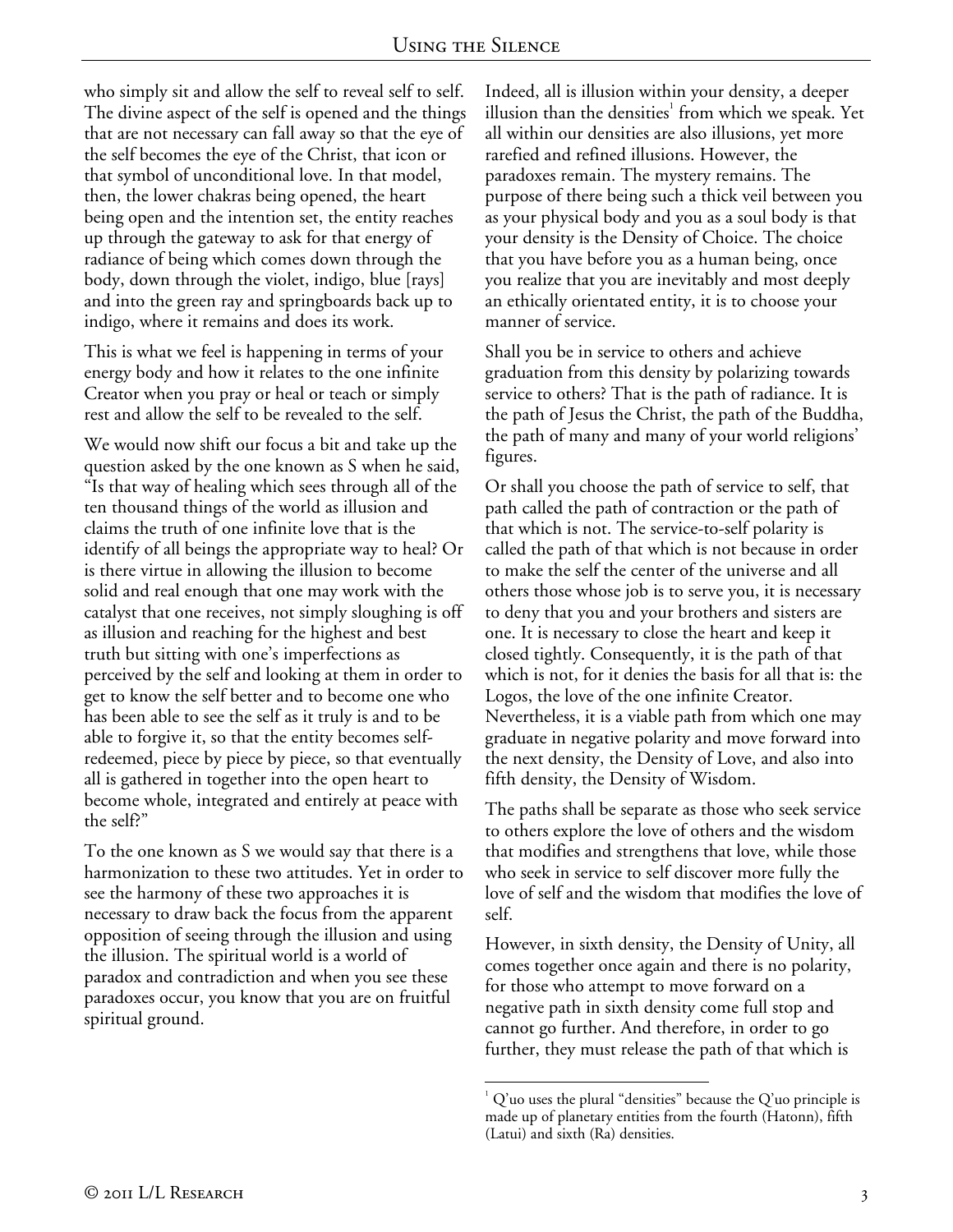not and embrace that which is—the love of the One. It is against this cosmology, if you will, that you can see the benefit of the very heavy veil in third density and the supreme place of free will.

You have complete freedom of choice as to how you will polarize. When you awaken, as each of you within this room has done, whether a long time ago or more recently, you become aware, sometimes with startling rapidity, that the world is other than you saw it to be. And so you scramble to read all that you can, seeking knowledge. Now that you are outside the box, you cannot get back in the box. You cannot go back to sleep. You are awake. How shall you deal [with each] of these new awarenesses?

And so there is a great deal of the intake of information and the need to have patience with yourself as you assimilate the new information and begin to evaluate for yourself just how your path shall go. As you decide how you wish to proceed, you find that you must use faith and faith alone to choose the way of love. It is not obvious from the outside in that love is the nature of all things. It is not obvious from the outside in that each of you is one with all other beings and with the Creator. It is not obvious from the outside in that each of you is a person of power. Therefore, it is not all obvious that you are an entity that wants to become responsible for how you use your personal power. None of this is obvious. None of this is provable.

And that is the whole point of the veil. That is the point of the illusion—that you may use your free will to choose to leap into faith, as the one known as Kierkegaard put it.<sup>2</sup> Once you leap into faith you find your footing in midair and you are on your way. But there is indeed questioning and nervousness involved in taking that leap into mid-air. And [it] leaves behind the provable and the seeable and the sensible. Moving from this path of logic, it is clear that it is useful for you to use that faith-filled attitude to look at the only thing that you have within yourself to work with: your experiences.

Being a person of power and having these experiences, the seeker takes the self seriously enough to gaze at that which threw him off balance during

the day and to ask himself, "What happened? What reveals itself to me of myself in [my] being triggered and being thrown off balance?" Functionally speaking, it is well to do this work in order to keep the energy body open. When one digs up the memory of that which occurred this day—say, for instance, someone cut you off in traffic and your energy body closed like a fist—it is normal and natural that when the physical body is jostled there is an immediate reaction. There is startlement. There is anger. There is the shadow side floating up from its lair deep within your personality. So you look at that when you have the time to contemplate it and you see why you were thrown off balance, why you were triggered into shutting down your energy body. It was shut down in your red ray because of your fear concerning survival. It was shut down in your orange ray because you resented the agent of that startlement and that danger. And you could not possibly open your heart to this entity until you realize what caused that moment of being offbalance.

Now, road rage, so- called, is such a common experience for anyone that drives that there is a great deal of opportunity to practice the realization of why that trigger happens. You have a great deal of time to practice the forgiveness of self and the forgiveness of the other self. And so gradually, as that experience happens again and again in your driving time, you begin to be able to do your work very quickly, to reopen your energy body and say, "There is room for you too, my friend, my brother, there is room for you too." Thusly, you are back in balance and you have expressed love in that moment. That is the goal of using the catalyst of everyday and analyzing and allowing those experiences to repeat and even to intensify—so that, once you see where that catalyst has come from, you may call forth the dynamic opposite of that emotion that has been triggered by the shadow side.

You are not destroying the shadow-side emotion as much as you are balancing it, so that you may see that where there is shadow there is also light and it is in perfect balance. This is the density of polarity. You are using this density when you do this technique.

Now, those who look through the illusion to the truth and claim the truth are in harmony with those who are working with polarity. They are, as the one

 $\overline{a}$ 

 $2^{2}$  Søren Kierkegaard is a nineteenth-century philosopher who spoke of the circularity of faith. It takes faith to leap into faith. It is a profound truth as well as a total paradox and one which Q'uo uses often.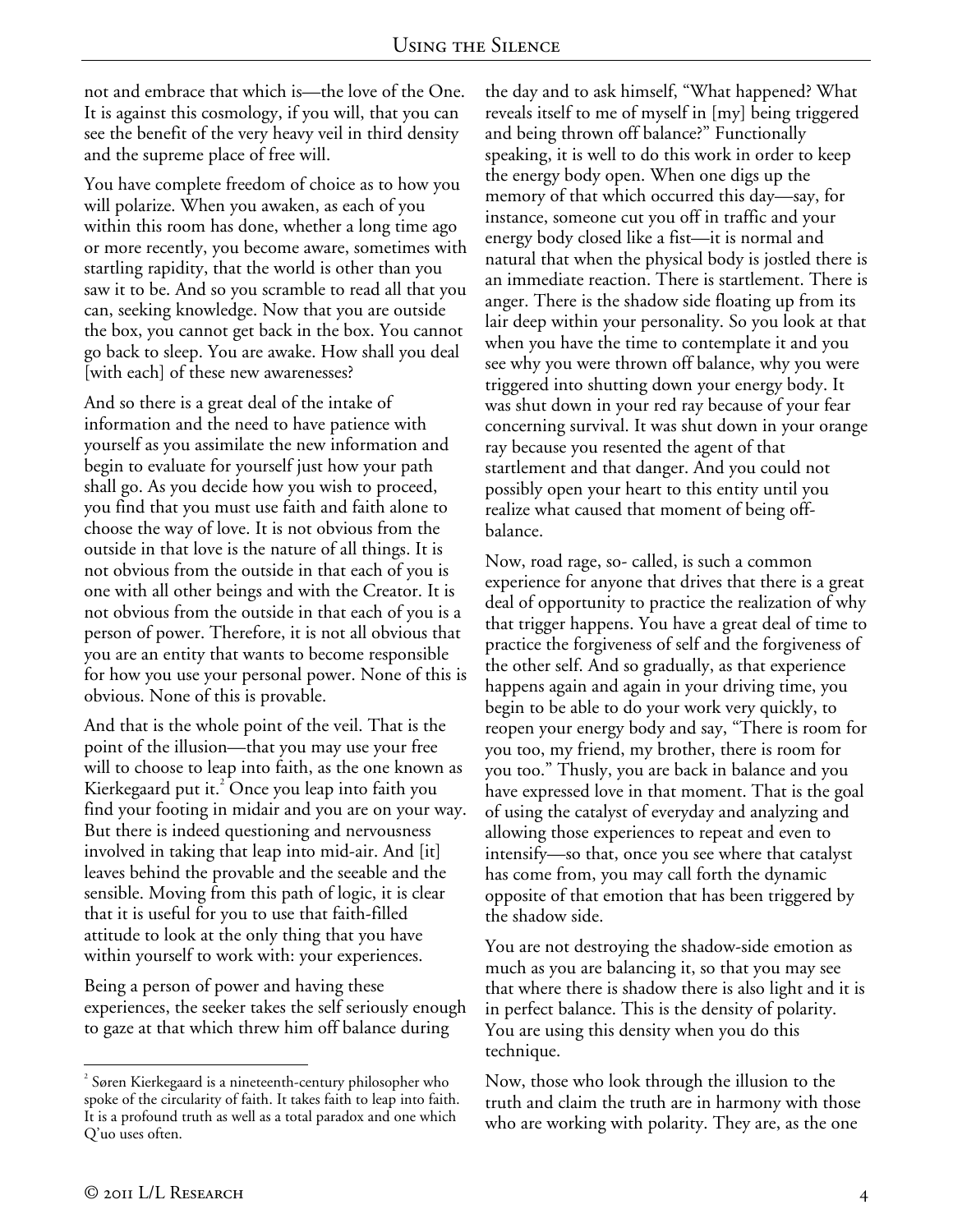known as S said, working from a different viewpoint. They are reaching up through the gateway to intelligent infinity to that place where there is no polarity, where all things are one. They are holding that place and allowing the energy of the truth of unity, of unconditional love, to pour through them and out into the world. And as they are holding the one for whom they pray in their inner focus, they are giving that entity the opportunity to be bathed in that truth and to allow that truth to reset their energy body in vibrations that are full of health and wellness.

This instrument, for instance, has known of a person who asked for help from a practitioner of Christian Science, so-called. That practitioner held the truth that there was no power in alcohol. The entity who asked for help was not able to stop drinking at first, but then it discovered there was no kick to the alcohol. He was not getting drunk or getting high. So he simply quit drinking of his own accord. So you see there is great virtue in that model which reaches from illusion to truth and then allows truth to flow through [the healer's energy body] and out into the world.

It is as though in one technique one were using the energy of the local world, while in the other technique one is using the energy of the universal world. Whether the focus is within the heart or from the heart up into metaphysical sources of inspiration and information, the result remains the same because the heart is that place which holds space/time and time/space—the physical and the metaphysical—in one location.

You are, in fact, living locations which allow infinity and eternity to move into the local space/time, everyday world. You are instruments of the divine and through you comes the light of the world. You are the eyes of love in this world. You are the hands and the voice and the smile, the hugs of love in this world. When you are on the beam shall we say, you are not offering them *from* the heart. You are offering them *through* your heart. So you do not run out of love; you do not run out of prayer time; you do not run out of those energies. If you called upon them as a human, you would quickly and completely run dry. However, you are simply opening yourself to be used by that energy that is unconditional love, the Logos, the Creator, the One Original Thought.

Now let us shift focus once more, my friends, to talk briefly concerning how to pray most efficiently. Perhaps by now you might guess we would say that you have a very wide range of ways to pray, one of them not being better than another, each of them being a child of your personality, your sensibility. Prayer is a very intimate, personal thing. It is a conversation between you and the Creator.

Now, the Creator does not speak in words. It is the Creator. It is that "still, small voice"<sup>3</sup> as the *Holy Bible* says. His silence is thunder. And in that silence is all the information that is infinite. You receive it whole and undisturbed as you enter the silence and tabernacle with the one infinite Creator. For some that is all that is needed, resting in silence, feeling that communion with the divine. There nothing else that seems to be needed.

For others, there is the gift of visualization. Such entities will find visualization very effective. It will feel right to hold each entity in thought, to visualize the entity as being well and see that entity in the light.

For others, as this instrument said [earlier], a certain entity with a certain difficulty brings to mind a hymn or a song or a chant. And the expression of the chant or song is directed at that crystallized place of pain that the prayer hopes to dissolve.

For others, there is a need for communication. There is a need for talking. Such entities will find it very comforting to journal, as that entity did who wrote Conversations with God,<sup>4</sup> writing down one's question and then writing down the answer when it comes, writing down the next question, then writing down the next thought that appears in the mind, the answer. For some, this is a very comforting, reassuring way to have that conversation with the Creator. Certainly something is lost as impressions

 $\overline{a}$ <sup>3</sup> This phrase is embedded in the story of the prophet Elijah. He seeks the word of the Lord, but does not find it except in the silence of the "still small voice." The context is Kings I 19: 11-12, "And, behold, the Lord passed by, and a great and strong wind rent the mountains, and brake in pieces the rocks before the Lord; but the Lord was not in the wind: and after the wind an earthquake; but the Lord was not in the earthquake: And after the earthquake a fire; but the Lord was not in the fire: and after the fire a still small voice."

<sup>4</sup> Neale Donald Walsch, *Conversations with God; an Uncommon Dialogue*: New York, Putnam's, 1996. This book is still in print and available at your bookstore or from www.amazon.com.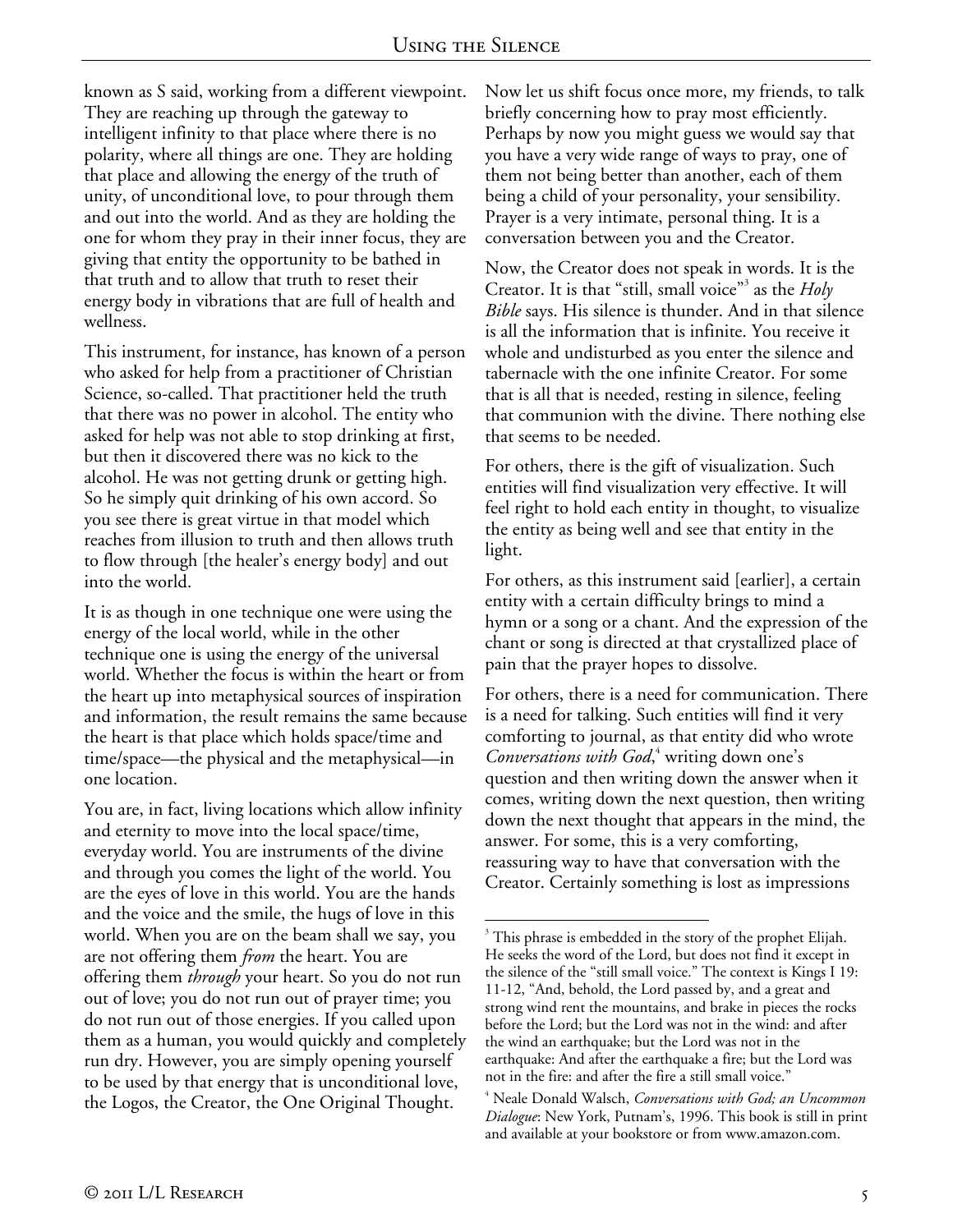are turned into words. Yet for one who needs the words, those words are very helpful, more helpful than all of the silence in the world.

There are as many ways to pray as there are people who seek to join in union with the one infinite Creator that is their beginning, their end, and their deepest truth. We would assure you that there are no mistakes. If there is an intention to pray, [however you choose to pray] will be an effective way for you to pray.

Remember always that thanksgiving, praise and devotion are also ways to pray—to enter the silence and to feel the union with the one that opens to you that gateway to intelligent infinity.

We would at this time rest and acknowledge that we have only brushed the surface of this very interesting subject, for which we thank those in this circle. We would ask before we open to other queries if there is a follow-up to this question. We are those of Q'uo.

**J:** I have a question, Q'uo. Earlier you seemed to suggest that prayer is intended to reveal the self to the self. Can you tell me more about that without infringing on my free will?

We thank the one known as J for the query and believe we understand it. The one known as J wishes to know about prayer revealing self to self. My brother, for some the self is full. It is so full that there is no room for further understanding. For such entities the path of prayer concerning the seeking of truth is the path of releasing the fullness of self and allowing all of that self-definition to fall away so that the self becomes a chalice, empty at last and able to receive the truth.

For others, bound in suffering, wracked by doubts, caught in the world of ten thousand things, there is an emptiness of self. The chalice is already ready to receive. And for such entities it is precious indeed to open the self in passive prayer. Some would call it mediation and indeed the Buddhists would call it vipassana meditation. In this allowing of the self to be nothing and to float as the candle flame floats above the candle, self is revealed just as the candle reveals itself in the flame. It is an indigo-ray use of the gateway of intelligent infinity to ask for the self to be revealed to the self, for the self to feel its own radiance. And that flame comes down into the passive tallow of self and kindles the flame of truth so that the self becomes a chalice, holding the flame

of love. And gently, sweetly, that flame melts away the suffering and the difficulty and frees the caught soul that it may fly free into the love of the open heart, into the love of the Logos.

May we answer you further, my brother?

**J:** No, Q'uo, I am very grateful for your answer.

And we are grateful to you, my brother.

**M:** I have a query, Q'uo. Could you tell me if there is a spiritual significance in the pressure I feel in my chest when I meditate?

We are those of Q'uo, and are aware of your query, my sister. My sister, we are aware that you are already fully aware of the presence of energies that would seek to distract you from the path of service that you have chosen in this lifetime. They, or shall we say these energies so as not to give them a personality but simply to express them as resisting energies, are hoping to distract you from your seeking. They have used the extreme sensitivity of your spiritual or electrical body in order to create the impression of their presence, that presence being by its very nature part of the path of that which is not: coldness as opposed to warmth, contraction as opposed to radiance.

This coldness, my sister, is not in any way harmful nor is it, except in a statistical sense, real, by the definition of science. That is to say that statistically there may be seen to be a change in your physical temperature due to these impressions. However, it is only a statistically noticeable difference, not at all in congruency with the impression that you experience. Therefore, my sister, there comes that moment of choice.

We are aware that you have at all times met this choice-point by radiating love to the sender and radiating love to the self. My sister, one thing only would we suggest and that is to ask for help. There is help available in the form of your guidance, in the form of angelic presences, and in the form of calling upon the principles and the representatives within [the inner planes of] this density you call Earth—of those principles such as the one known as Jesus the Christ.

Consequently, we encourage you to offer the prayer that is congruent with your belief system; that is to say in the name of the Creator as you know the Creator. This instrument would simply say, "Jesus,"